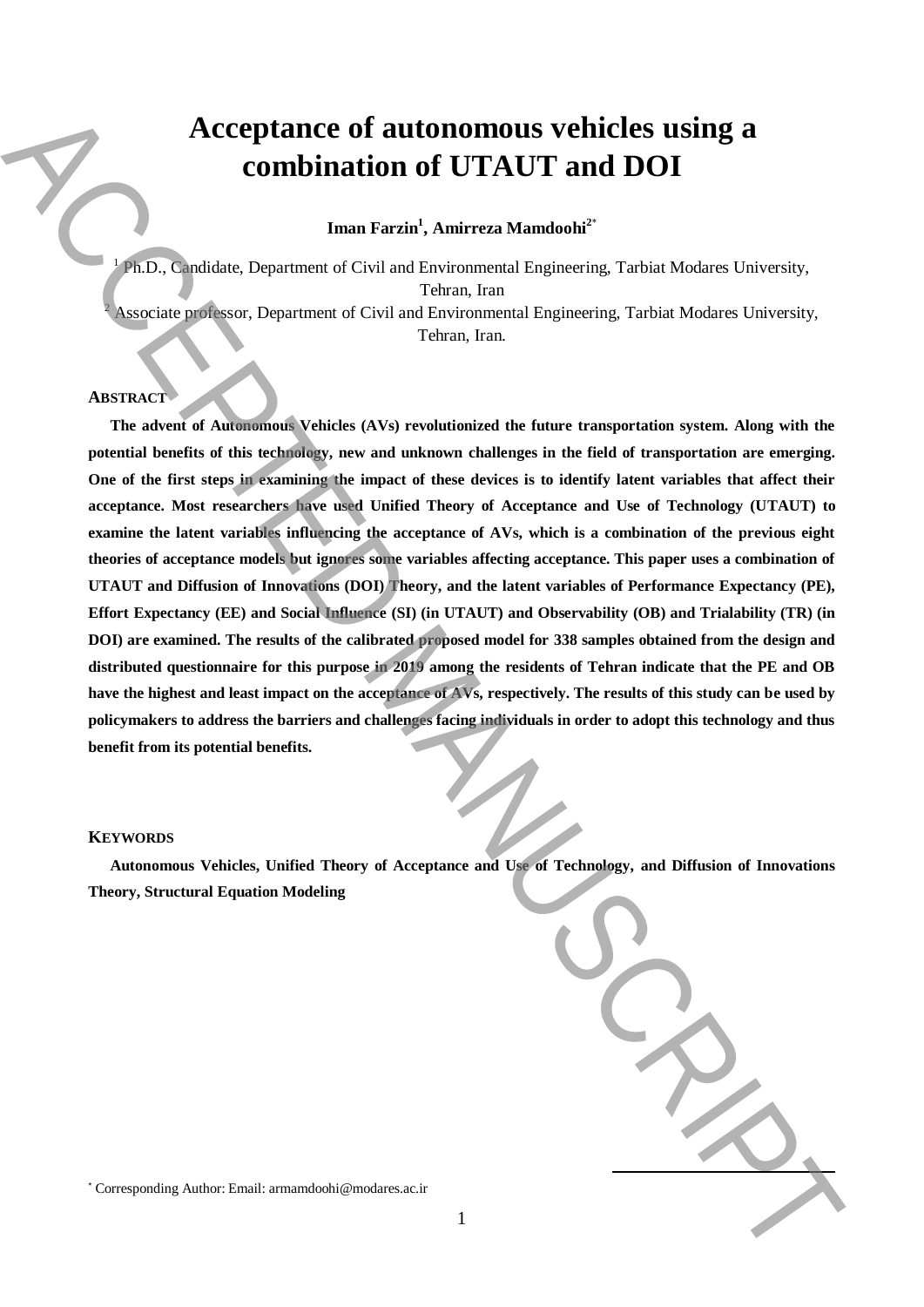## **1- Introduction**

The advent of new technology, such as Autonomous Vehicles (AVs), is shaping the future of mobility. Reducing fatal crashes caused by reducing or eliminating human error [1], increasing network capacity, increasing traffic flow efficiency, enabling people with low ability to create independent travel [2], reducing driving costs, and improving the land use pattern [3] are just some of the benefits of this technology.

The purpose of this study is to identify latent variables affecting the acceptance of AVs, which has used the Unified Theory of Acceptance and Use of Technology (UTAUT) and Diffusion of Innovations (DOI) theory. The variables used in this study include Performance Expectancy (PE), Effort Expectancy (EE) and Social Influence (SI), Observability (OB), and Trialability (TR). The contribution of this research is that in order to further explain the acceptance of AV, the combination of the two theories of UTAUT and DOI has been used.

## **2- Methodology**

Structural Equation Modeling (SEM) among researchers has become a popular way to study causal hypotheses. In general, the criteria used for the overall fit of the SEM are divided into three categories: absolute fit, comparative fit, and parsimonious fit. Absolute fit indicators show how much the proposed model is similar to the observational model. Comparative fit indicators indicate the relative position of the model between the worst fit (zero) and the best fit (one). Parsimonious fit indicators are used to compare different models with different parameters.

In general, when at least three indicators have values in the acceptable range, it can be claimed that the fit of the model is good and acceptable [4].

## **3- Research data**

In order to find the latent variables affecting the acceptance of AVs in the present study, a random sample of residents of Tehran was selected. For this purpose, 338 questionnaires were distributed in Tehran from September to December 2019.

According to the purpose of this paper, which is to evaluate the acceptance of AVs using UTAUT, and DOI, in the conceptual model of this research (Figure 1), three latent variables of PE, EE, and SI in UTAUT and two variables of OB and TR in DOI are used.



**Figure 1. Conceptual model of current research**

## **4- Discussion and Results**

In this study a SEM is done using AMOS software. Based on the results shown in Table (1), the effect of all variables on the intention to use AVs at the level of 5% has been significant.

#### **Table 1. The results of modeling the acceptance of AVs**

| Row            | Latent Variable | Coefficient | P- Value |
|----------------|-----------------|-------------|----------|
|                | PE              | 0.3857      | 0.0000   |
| $\overline{2}$ | EE              | 0.1632      | 0.0313   |
| 3              | SI              | 0.2038      | 0.0105   |
|                | <b>OB</b>       | 0.1313      | 0.0975   |
|                | TR              | 0.1224      | 0.0455   |
|                |                 |             |          |

According to the results, by increasing the amount of latent variable of PE, the person's intention to use AVs increases. This is reasonable; because this latent variable reflects a person's view of increasing their efficiency when using an AV. This result is consistent with other previous studies [5, 6]. If one finds it easy to use AVs, one will be more inclined to accept it. In line with the results of this study, some researchers have acknowledged the direct effect of this latent variable on the intention to use AV [5-7]. The SI variable indicates the impact of society on individuals and the influence of individuals from the surrounding groups. As can be seen from the results of the model, if a person thinks that people who influence his behavior encourage him/ her